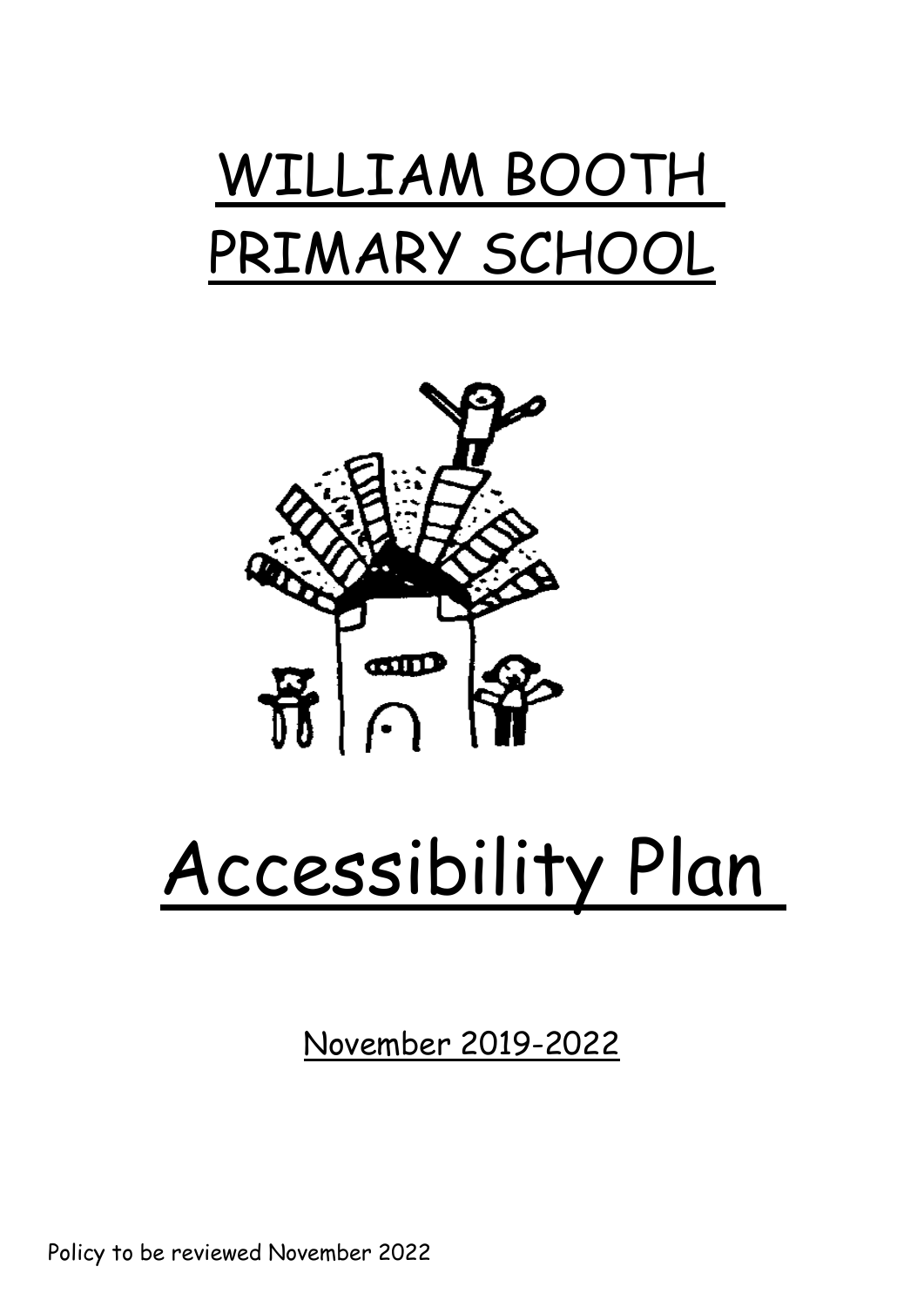### **Purpose of the Plan**

The purpose of this plan is to show how William Booth Primary School intends to secure appropriate access to the school for all disabled pupils.

At William Booth Primary School, our values reflect our commitment to a school where there are high expectations of everyone. Children are provided with high quality learning opportunities so that each child attains and achieves to their full potential. Everyone in our school is important and included. We promote an ethos of care and trust where every member of our school community feels that they truly belong and are valued. We work hard to ensure there are no invisible children here, recognising everyone's uniqueness and success. We recognise learning in all its forms and are committed to nurturing lifelong learners. We are a safe school, committed to improving children's confidence and self-esteem. We know that safe and happy children achieve.

### **Legal Background**

This Accessibility Plan is drawn up in compliance with current legislation and requirements as specified in Schedule 10, relating to Disability, of the Equality Act 2010. School Governors are accountable for ensuring the implementation, review and reporting of progress of the Accessibility Plan over a prescribed period.

The Equality Act 2010 replaced all existing equality legislation, including the Disability Discrimination Act. The effect of the law is the same as in the past, meaning that "schools cannot unlawfully discriminate against pupils because of sex, race, disability, religion or belief and sexual orientation".

### **Definition of Disability**

According to the Equality Act 2010 a person has a disability if:

- He/She has a physical or mental impairment, **and**
- The impairment has a substantial and long-term adverse effect on his or her ability to carry our normal day-to-day activities.

This plan sets out the proposals of the Governing Body of the school to secure appropriate access to education for disabled pupils in the three required areas of; curriculum, environment and information;

- Increasing the extent to which disabled pupils can participate in the school curriculum, which includes teaching and learning and the wider curriculum of the school, such as participation in after school clubs, leisure and cultural activities or school visits;
- Improving the environment of the school to increase the extent to which disabled pupils can take advantage of education and associated services, which includes improvements to the physical environment of the school and physical aids to access education
- Improving the delivery to disabled pupils of information, which is provided in writing for pupils who are not disabled, e.g. handouts, timetables, textbooks and informationabout school events. The information should take account of the pupils' disabilities and the preferred format of pupils and parents and be made available within a reasonable time frame.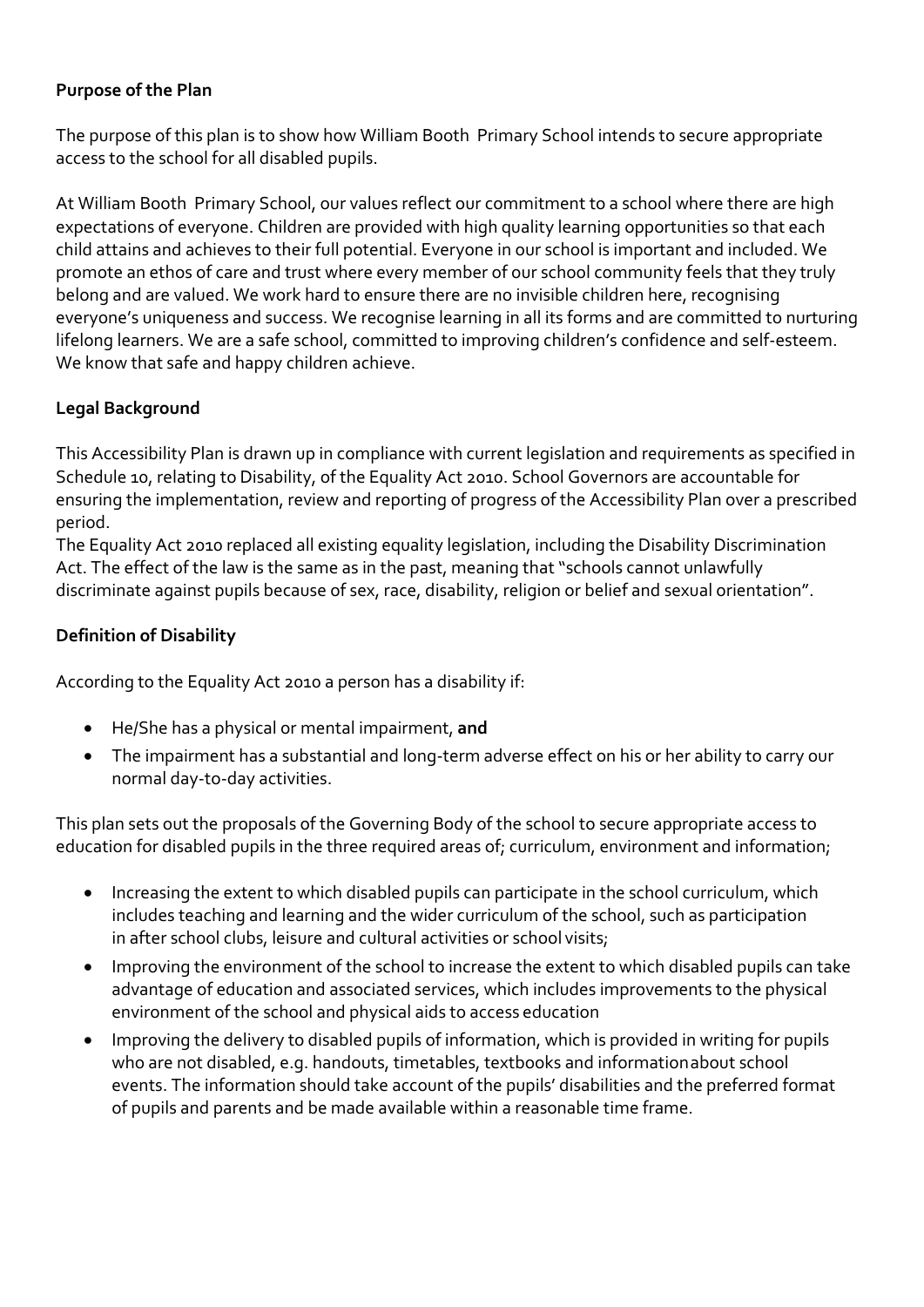William Booth Primary School aims to treat all stakeholders, including pupils, staff, governors and other members of the school community favourably and wherever possible, takes reasonable steps to avoid placing anyone at a substantial disadvantage. The school aims to work closely with disabled pupils, their families and any relevant outside agencies in order to remove or minimise any potential barriers to learning, which puts them at a disadvantage, but allows them to learn, achieve and participate fully in school life. The school is active in promoting positive attitudes to disabled people in the school and in planning to increase access to education for all disabled pupils.

As part of the school's continued communication with parents, carers and other stakeholders we continually look at ways to improve accessibility through information analysis and parental discussions.

## **Contextual information**

The whole of the school building and playgrounds are fully compliant with DDA Regulations and are accessible for wheelchair users. The school has access into classrooms and to outside areas. There are disabled toilets in school and a hygiene suite.

### **The Current Range of Disabilities at William Booth Primary School**

The school has many children with a range of disabilities, which include Autistic Spectrum Disorder and medical needs. When children enter school with specific disabilities, the school contacts the LA professionals for assessments, support and guidance for the school and parents.

We have some children who have asthma and all staff are aware of these children. All inhalers are kept in the classroom and a record of use is noted. Some children have allergies or food intolerances and these are included on the 'list of pupils needs' kept on the school server.

All medical information is collated and available to staff. We have competent First Aiders who hold current First Aid certificates and staff trained in Paediatric First Aid.

Prescribed medication is kept in the fridge in the kitchen or the locked cabinet in the resources area which has easy access for First Aiders and staff members. Administration of Medicines consent forms are filled in by parents/carers outlining the illness and amount and time of medication. All medication that is given is recorded.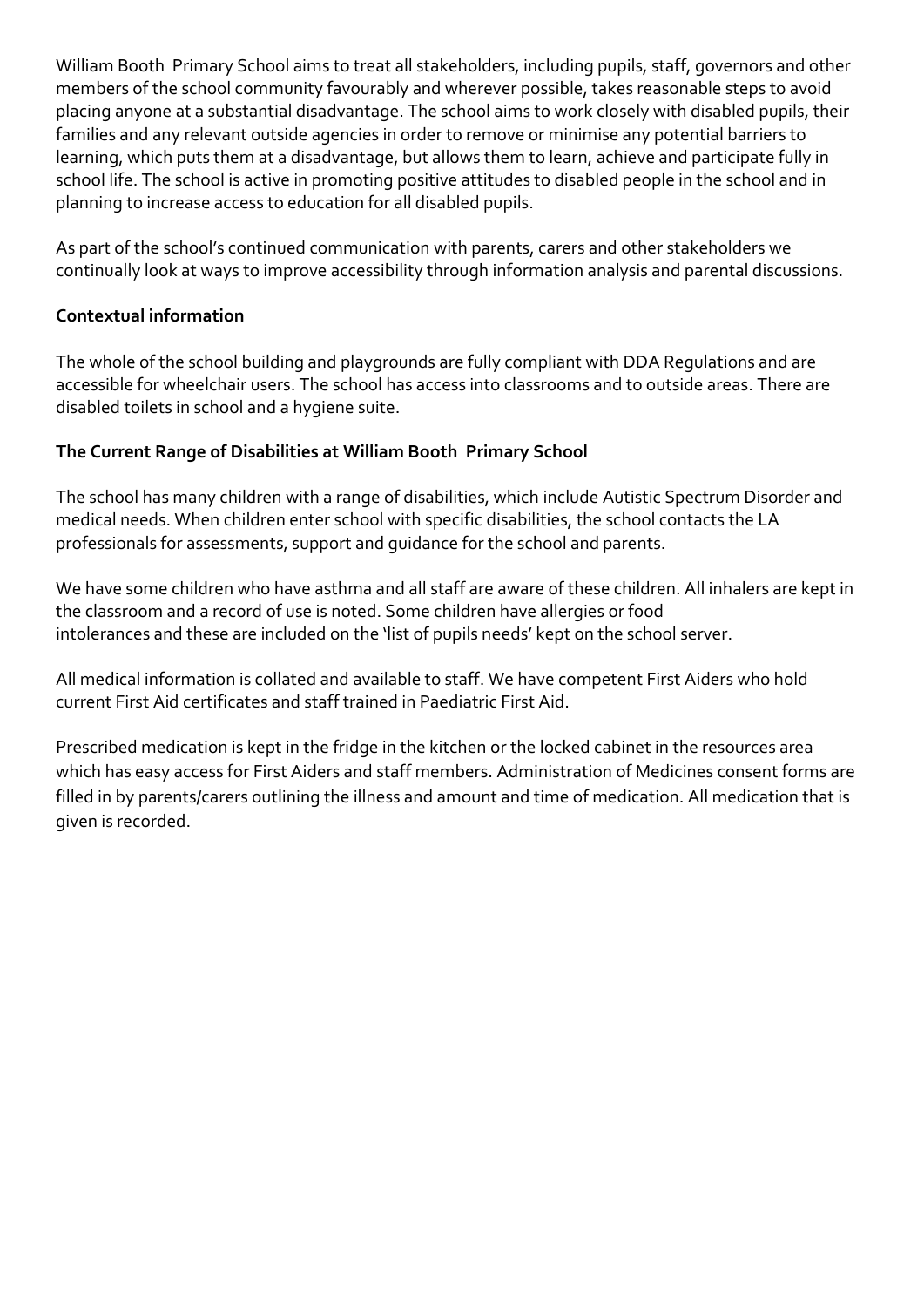| Plan 2019 - 2020<br>Objectives<br><b>EQUALITY AND INCLUSION</b>                                                                                                   |  |  |  |  |  |
|-------------------------------------------------------------------------------------------------------------------------------------------------------------------|--|--|--|--|--|
|                                                                                                                                                                   |  |  |  |  |  |
|                                                                                                                                                                   |  |  |  |  |  |
|                                                                                                                                                                   |  |  |  |  |  |
|                                                                                                                                                                   |  |  |  |  |  |
|                                                                                                                                                                   |  |  |  |  |  |
| Clerk to Governors to add to list for<br>To ensure that the accessibility plan<br>Adherence to legislation<br>Annually<br>becomes an annual item at the Governors |  |  |  |  |  |
| Governors meetings<br>meetings.                                                                                                                                   |  |  |  |  |  |
| To improve staff awareness of disability<br>Review staff training needs. Provided<br>Whole school community aware of issues<br>Ongoing                            |  |  |  |  |  |
| training for members of the school<br>issues.                                                                                                                     |  |  |  |  |  |
| community as appropriate                                                                                                                                          |  |  |  |  |  |
| To ensure that all policies consider the<br>Consider during review of policies<br>Policies reflect current legislation<br>Ongoing                                 |  |  |  |  |  |
| implications of disability access                                                                                                                                 |  |  |  |  |  |
| <b>PHYSICAL ENVIRONMENT</b>                                                                                                                                       |  |  |  |  |  |
|                                                                                                                                                                   |  |  |  |  |  |
| Modifications will be made to<br>Audit accessibility of school buildings and<br>To ensure that, adjustments to the school<br>Ongoing                              |  |  |  |  |  |
| buildings and grounds maintain accessibility<br>grounds by Governors when making<br>building/development proposals to maintain                                    |  |  |  |  |  |
| for all children and adults.<br>building adjustment.<br>access                                                                                                    |  |  |  |  |  |
| Ongoing school upgrade and maintenance<br>To ensure building upkeep/maintenance<br>Maintain step edgings/outdoor<br>Ongoing                                       |  |  |  |  |  |
| takes account of accessibility requirements<br>ramps/footpaths, hand rails into<br>with meet requirements of DDA                                                  |  |  |  |  |  |
| classrooms, ramps/signs etc. to a good                                                                                                                            |  |  |  |  |  |
| standard to secure ongoing suitable access                                                                                                                        |  |  |  |  |  |
| <b>CURRICULUM</b>                                                                                                                                                 |  |  |  |  |  |
|                                                                                                                                                                   |  |  |  |  |  |
| To continue to train staff to enable them to<br>Staff are able to enable all children to<br>SENDCo to review the needs of children<br>Ongoing                     |  |  |  |  |  |
| meet the needs of children with a range of<br>and provide training for staff as needed<br>access the curriculum<br><b>SEND</b>                                    |  |  |  |  |  |
| To ensure that all children are able to access,<br>Review of out of school provision to<br>All providers of out of school education will<br>ongoing               |  |  |  |  |  |
| ensure compliance with legislation<br>comply with legislation to ensure that the<br>as far as is safe to do so, all out of school                                 |  |  |  |  |  |
| needs of all children are met<br>activities e.g. clubs, trips, residential                                                                                        |  |  |  |  |  |
| visits etc.                                                                                                                                                       |  |  |  |  |  |
| To provide specialist equipment to promote<br>Assess the needs of the children in each<br>Reviewed<br>Children will develop independent learning                  |  |  |  |  |  |
| participation in learning by all pupils<br>class and provide equipment as needed,<br>skills<br>termly by                                                          |  |  |  |  |  |
| e.g. special pencil grips, headphones,<br>SENDCo                                                                                                                  |  |  |  |  |  |
| writing slopes etc.                                                                                                                                               |  |  |  |  |  |